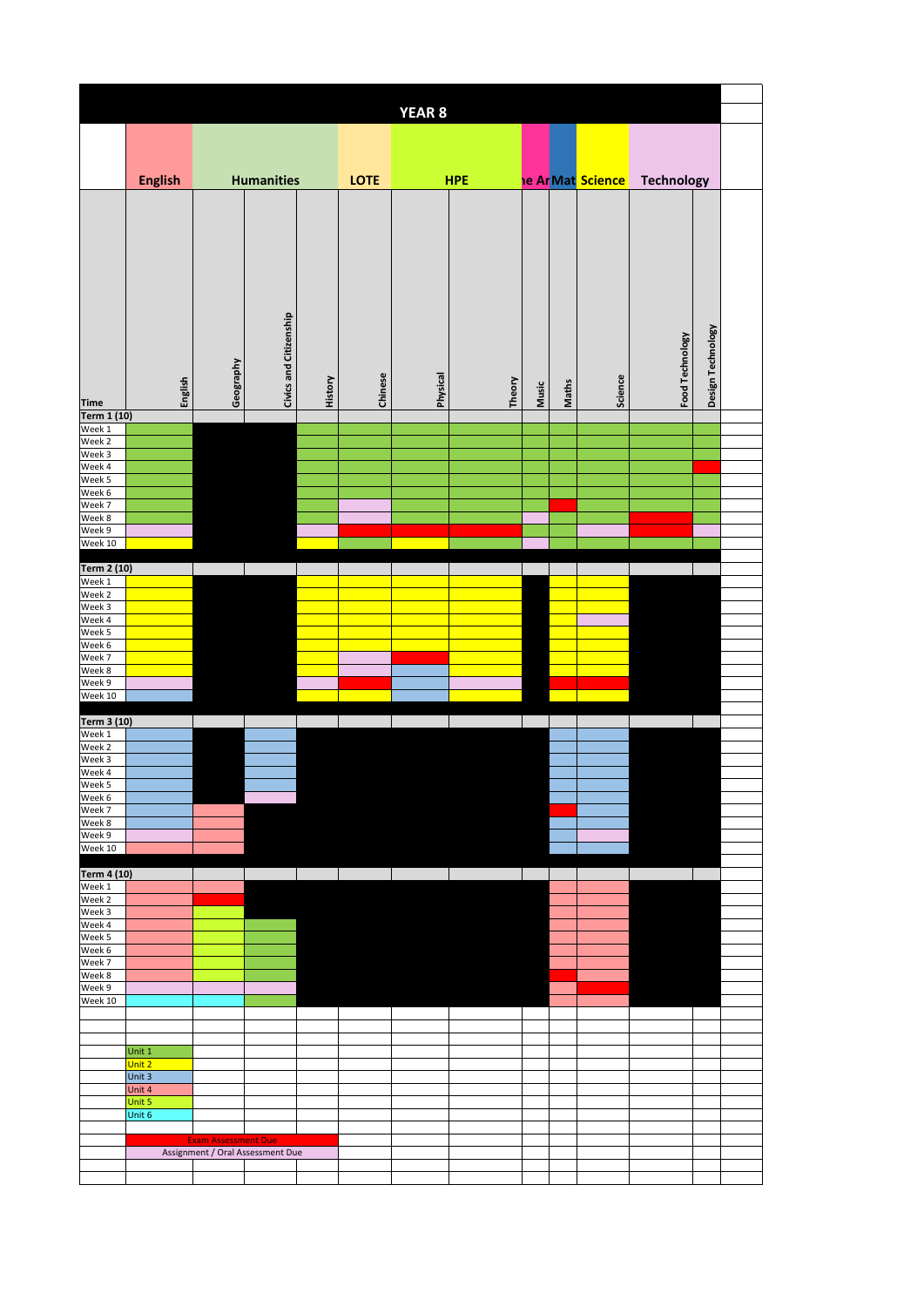| <b>Faculty</b>                    | <b>Subject</b>                 | <b>Unit and Topic</b>                                                           | <b>Technique</b>                                                                                             | Year <sub>8</sub><br><b>Conditions</b>                                                                                                                                                                            |  |  |  |
|-----------------------------------|--------------------------------|---------------------------------------------------------------------------------|--------------------------------------------------------------------------------------------------------------|-------------------------------------------------------------------------------------------------------------------------------------------------------------------------------------------------------------------|--|--|--|
|                                   | <b>English</b>                 |                                                                                 |                                                                                                              |                                                                                                                                                                                                                   |  |  |  |
| Humanities<br>$\infty$<br>English |                                | Unit 1 Novel Study                                                              | Imaginative Response - journal entries                                                                       | 100 - 200 words per entry, 3 weeks in class time T1, W10                                                                                                                                                          |  |  |  |
|                                   |                                | Unit 2 Representing Cultures                                                    | Written - Analytical essay                                                                                   | 500 - 600 words, 3 weeks preparation in class T2, W9                                                                                                                                                              |  |  |  |
|                                   |                                | Unit 3 Teen Experiences                                                         | Oral - Persuasive monologue                                                                                  | 3 - 4 minutes, 3 weeks preparation in class T3, W9                                                                                                                                                                |  |  |  |
|                                   |                                | Unit 4 Short Stories                                                            | Create an illustrated short story                                                                            | 500 - 700 words (includes text and illustrations), may include digital presentation, 3 weeks                                                                                                                      |  |  |  |
|                                   | <b>Geography + Economics</b>   |                                                                                 |                                                                                                              | in class preparation T4, W9                                                                                                                                                                                       |  |  |  |
|                                   | and Business                   | Unit 1 - Changing Nations                                                       | Research report - Creative Valley                                                                            | 400 - 600 words + diagrams, 2 weeks preparation in class and at home, T4, W10                                                                                                                                     |  |  |  |
|                                   |                                | Unit 4 - Landforoms & Landscapes                                                | Exam - multiple choice/short response/interuption of gra 1 hr exam, 1 week preparation and revision, T4, W26 |                                                                                                                                                                                                                   |  |  |  |
|                                   | Civics & Citzenship<br>History | Unit 5 - The Law and the Legal System<br>Unit 2 -Medieval Europe (c.599-c.1500) | Oral presentation - argumentative speech<br>Written historical analysis                                      | 3-5 minutes, 2 weeks preparation in class and at home T4, W9<br>400-600 words, 3 weeks preparation T2, W9                                                                                                         |  |  |  |
|                                   |                                | Unit 3 - Japan under the Shoguns                                                | Stimulus & Short answer Exam                                                                                 | 70 minutes, in class, i week preparation T3, W9                                                                                                                                                                   |  |  |  |
|                                   |                                |                                                                                 |                                                                                                              |                                                                                                                                                                                                                   |  |  |  |
|                                   | hilosophy & Reason             |                                                                                 |                                                                                                              |                                                                                                                                                                                                                   |  |  |  |
|                                   |                                |                                                                                 | Task 1; Listening exam, written genre                                                                        | Length: In class exam, 1 lesson duration, T3 W7/8                                                                                                                                                                 |  |  |  |
|                                   |                                | Unit 1 My Friends and I                                                         | Task 2: Reading Exam, responding                                                                             | In class exam, 70 minutes, T3 W7/8                                                                                                                                                                                |  |  |  |
|                                   | Chinese                        |                                                                                 | Fask 3: Writing, written response                                                                            | n class 30 minutes T3 W9                                                                                                                                                                                          |  |  |  |
|                                   |                                | Unit 2 Food and Shopping                                                        | Task 1: Listening exam, written genre<br>Task 2: Reading exam, responding                                    | n class exam, 70 minutes, T4 W7/8<br>In class exam, 70 minutes, T4 W7/8                                                                                                                                           |  |  |  |
|                                   |                                |                                                                                 | Task 3: Writing, responding                                                                                  | In class exam, 30 minutes, T4 W9                                                                                                                                                                                  |  |  |  |
|                                   | <b>Business</b>                |                                                                                 |                                                                                                              |                                                                                                                                                                                                                   |  |  |  |
|                                   | Law                            |                                                                                 |                                                                                                              |                                                                                                                                                                                                                   |  |  |  |
|                                   | <b>Mathematics</b>             | Term 1 Unit 1                                                                   |                                                                                                              | Term 1 Exam - FRACTIONS, DECIMALS & PERCENTAGES, Short response questions using mathematical reasoning - 60 minutes - Week 7                                                                                      |  |  |  |
|                                   |                                | Term 1 Unit 1                                                                   | <b>PROBABILITY</b><br>Assignment - Probability                                                               | Scaffolded template - 400-600 words - 5 weeks - Due Week 10                                                                                                                                                       |  |  |  |
|                                   |                                | Term 2 Unit 2                                                                   | Exam - INTEGERS, INDICES, ALGEBRA, MEASUREMENT                                                               | Short response questions using mathematical reasoning - 60 minutes - Week 9                                                                                                                                       |  |  |  |
|                                   |                                |                                                                                 |                                                                                                              |                                                                                                                                                                                                                   |  |  |  |
| ი<br>2                            |                                | Term 3 Unit 3                                                                   | Exam - RATE & RATIO, LINEAR FUNCTIONS, TIME                                                                  | Short response questions using mathematical reasoning - 60 minutes - Week 7                                                                                                                                       |  |  |  |
|                                   |                                | Term 3 Unit 3                                                                   | Assignment - DATA                                                                                            | Scaffolded template - 400-600 words - 5 weeks - Due Week 10                                                                                                                                                       |  |  |  |
|                                   |                                |                                                                                 | Exam - LINEAR EQUATIONS, CONGRUENCY, VOLUME                                                                  |                                                                                                                                                                                                                   |  |  |  |
|                                   |                                | Term 4 Unit 4                                                                   |                                                                                                              | Short response questions using mathematical reasoning - 60 minutes - Week 8                                                                                                                                       |  |  |  |
|                                   | <b>Science</b>                 |                                                                                 |                                                                                                              |                                                                                                                                                                                                                   |  |  |  |
| Maths and Scie                    |                                | Term 1 Unit 1<br>Ferm 2 Unit 2                                                  | Rsearch investigation - Cell theory                                                                          | Portfolio of work including animation and mini investigatScaffolded template with WTE prompts- 400-600 words - 3 weeks - Due Week 9<br>Scaffolded template with WTE prompts- 400-600 words - 3 weeks - Due Week 4 |  |  |  |
|                                   |                                | Term 2 Unit 3                                                                   | Exam - Body systems and Ethics                                                                               | Multiple choice, short response, analysis of data - Week 9 - 2 x 60 minutes                                                                                                                                       |  |  |  |
|                                   |                                |                                                                                 |                                                                                                              |                                                                                                                                                                                                                   |  |  |  |
|                                   |                                | Term 3 Unit 4<br>Term 4 Unit 5                                                  | Exam - Rock cycle and geological time                                                                        | Experimental Investigtion - Transfer and transformatio o Scaffolded template with WTE prompts- 400-600 words - 5 weeks - Due Week 9<br>Multiple choice, short response, analysis of data - Week 9 - 60 minutes    |  |  |  |
|                                   |                                |                                                                                 |                                                                                                              |                                                                                                                                                                                                                   |  |  |  |
|                                   |                                |                                                                                 | Exam; Response to scenarios                                                                                  | 70 Minutes, completion of graphic organisers and two paragraph responses                                                                                                                                          |  |  |  |
| <b>Arts</b><br>∞                  | <b>Physcial Education</b>      | Term 1; Unit 1; Drugs and Alcohol                                               | Practical performance; Large ball sport                                                                      | On-going continuous assessment through out the unit.                                                                                                                                                              |  |  |  |
|                                   |                                | Term 1; Unit 1; Large Ball Sport                                                | Assignment; Journal and Extended Response                                                                    | Journal Entries in response to practical fitness tests with a final essay evaluation of 4                                                                                                                         |  |  |  |
|                                   |                                | Term 2; Unit 2; Drugs and Alcohol                                               | Practical performance; Large ball sport                                                                      | paragraphs to be submitted at end of term.<br>On-going continuous assessment through out the unit.                                                                                                                |  |  |  |
|                                   |                                |                                                                                 |                                                                                                              |                                                                                                                                                                                                                   |  |  |  |
|                                   |                                | Term 2; Unit 2; Running and Fitness Unit                                        |                                                                                                              |                                                                                                                                                                                                                   |  |  |  |
|                                   | Health                         |                                                                                 |                                                                                                              |                                                                                                                                                                                                                   |  |  |  |
|                                   |                                |                                                                                 |                                                                                                              |                                                                                                                                                                                                                   |  |  |  |
| )<br>오                            | <b>Visual Art</b>              |                                                                                 |                                                                                                              |                                                                                                                                                                                                                   |  |  |  |
|                                   |                                | Unit 1: Popular Music                                                           | Composition (Rock)                                                                                           | In class and at home/ 20 seconds                                                                                                                                                                                  |  |  |  |